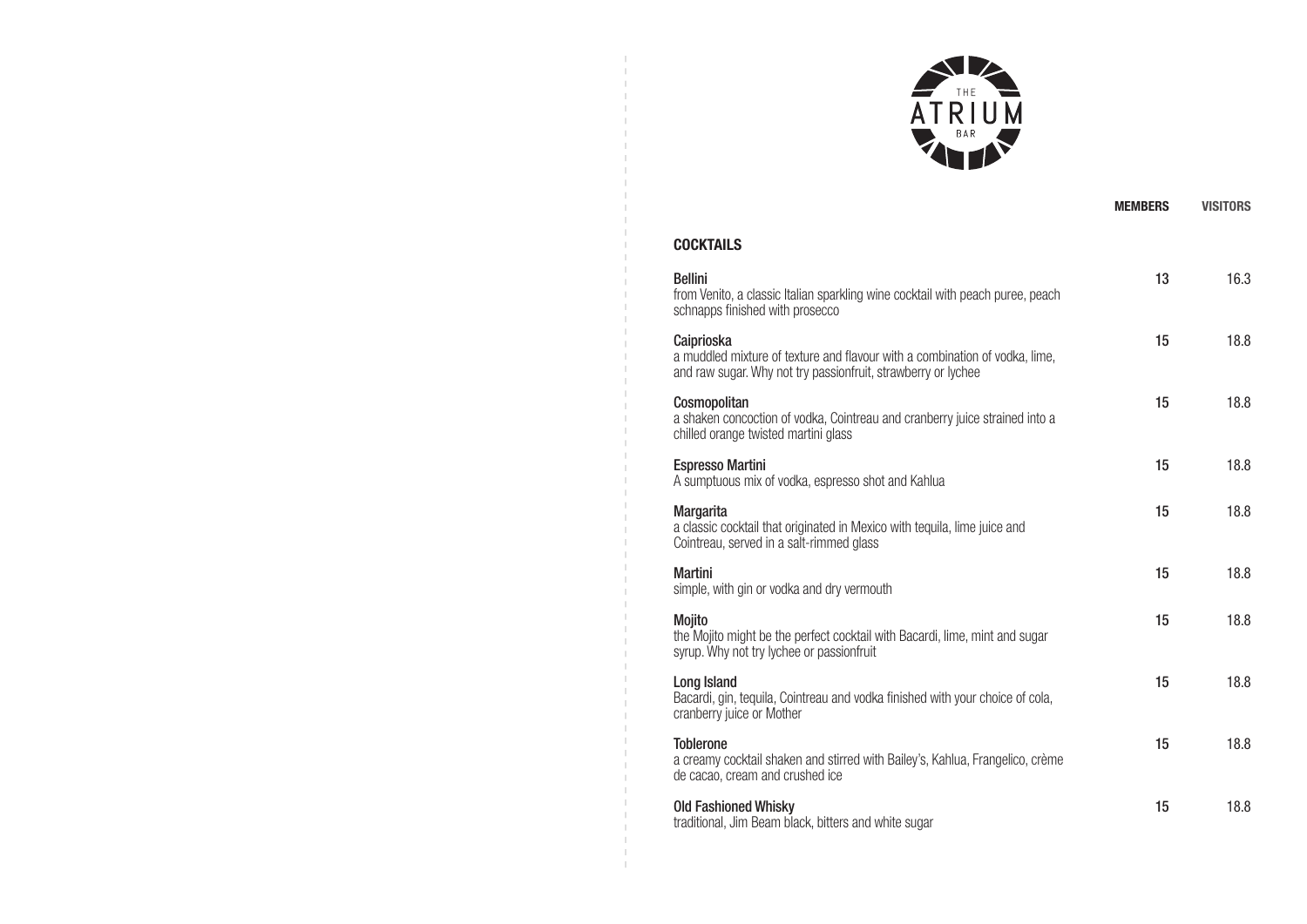

|                                                                                                                  | <b>MEMBERS</b> | <b>VISITORS</b> |
|------------------------------------------------------------------------------------------------------------------|----------------|-----------------|
| <b>COCKTAILS</b>                                                                                                 |                |                 |
| <b>Midori Splice</b><br>a refreshing, fun tropical build of Midori, Malibu, pineapple juice and floated<br>cream | 15             | 18.8            |
| <b>Aperol Spritz</b><br>the Italian red-tinted summer cocktail. Aperol, prosecco with a dash of soda<br>water    | 15             | 18.8            |
| <b>Manhattan</b><br>straight from downtown Manhattan, a mixture of Double Black, sweet<br>vermouth and bitters   | 15             | 18.8            |
| Negroni<br>the very definition of balance and simplicity, with sweet vermouth, Campari<br>and gin                | 15             | 18.8            |
| Cognac French 75<br>cognac, fresh lemon juice, sugar syrup, splash of prosecco with a twist of<br>lemon          | 15             | 18.8            |
| <b>Canterbury Martini</b><br>Canterbury's blend of vodka, blue curacao and sour mix                              | 15             | 18.8            |
| Frosé<br>rosé, Cointreau, fresh lime juice, sugar syrup and fresh strawberries crushed<br>with ice               | 15             | 18.8            |
| <b>Japanese Slipper</b><br>an exotic, electric mix of Midori, Cointreau and fresh lime                           | 15             | 18.8            |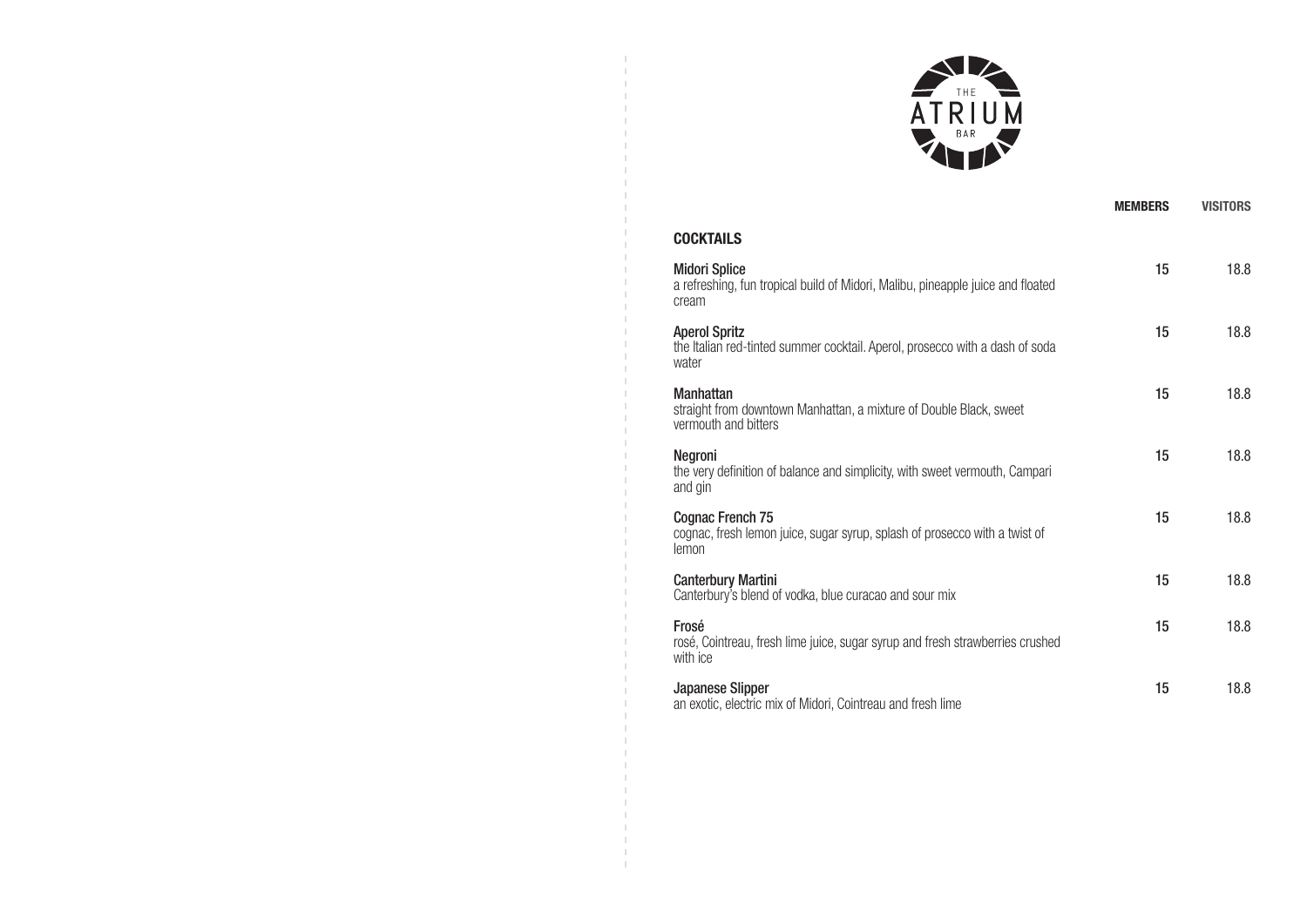

| <b>WINE LIST</b>                         | M              | V                     | M        | V              | M        | V                                |
|------------------------------------------|----------------|-----------------------|----------|----------------|----------|----------------------------------|
| <b>SPARKLING</b>                         |                | <b>Standard Glass</b> |          | Large Glass    |          | <b>Bottle</b>                    |
| Yarra Burn Prosecco Rose                 | 6.5            | 8.2                   |          |                | 30       | 37.5                             |
| Oyster Bay Brut                          | 9              | 11.3                  |          |                | 43       | 53.8                             |
| <b>RED</b>                               |                |                       |          |                |          |                                  |
| Hardy's Riddle Cabernet Merlot           | 5.5            | 6.9                   | 8        | 10             | 22       | 27.5                             |
| Houghton Reserve Shiraz                  | 6.5            | 8.2                   | 9.5      | 11.9           | 27       | 33.8                             |
| Ta Ku Pinot Noir                         | $\overline{7}$ | 8.8                   | 10       | 12.5           | 34       | 42.5                             |
| Oyster Bay Merlot                        | 8.5            | 10.7                  | 11.5     | 14.4           | 40       | 50                               |
| Barossa Valley Estate Cabernet Sauvignon | 9.5            | 11.9                  | 12.5     | 15.7           | 47       | 58.8                             |
| <b>WHITE</b>                             |                |                       |          |                |          |                                  |
| Hardy's Riddle Sauvignon Blanc           | 5.5            | 6.9                   | 8        | 10             | 22       | 27.5                             |
| McPherson Pinot Grigio                   | 6              | 7.5                   | 9        | 11.3           | 23       | 28.8                             |
| One Million Cuttings Chardonnay          | 7.5            | 9.4                   | 10.5     | 13.2           | 32       | 40                               |
| Oyster Bay Marlborough Sauvignon Blanc   | 8.5            | 10.7                  | 11       | 13.8           | 38       | 47.5                             |
|                                          |                |                       |          |                |          |                                  |
| <b>McPherson Moscato</b>                 | 6<br>6.5       | 7.5<br>8.2            | 9<br>9.5 | 11.3<br>11.9   | 23<br>27 | 28.8<br>33.8                     |
| Amberley Moscato<br>Oyster Bay Rose      | 8.5            | 10.7                  | 11.5     | 14.4           | 40       | 50                               |
|                                          |                |                       |          |                |          |                                  |
|                                          |                |                       |          | <b>MEMBERS</b> |          |                                  |
| <b>PREMIUM WINE LIST</b>                 |                |                       |          |                |          | <b>VISITORS</b><br><b>Bottle</b> |
| Mumm Champagne                           |                |                       |          | 155            |          | 194                              |
| Crittenden Estate the Zumma Chardonnay   |                |                       |          | 180            |          | 225                              |
| Penfolds St Henri                        |                |                       |          | 375            |          | 469                              |
| Penfolds Bin 407                         |                |                       |          | 290            |          | 362                              |
| Penfolds Bin 389                         |                |                       |          | 275            |          | 344                              |
| Napa Cellar Cabernet Sauvignon           |                |                       |          | 180            |          | 225                              |
| Wynns Michael Shiraz                     |                |                       |          | 450            |          | 562                              |
| Penfolds 128                             |                |                       |          | 185            |          | 231                              |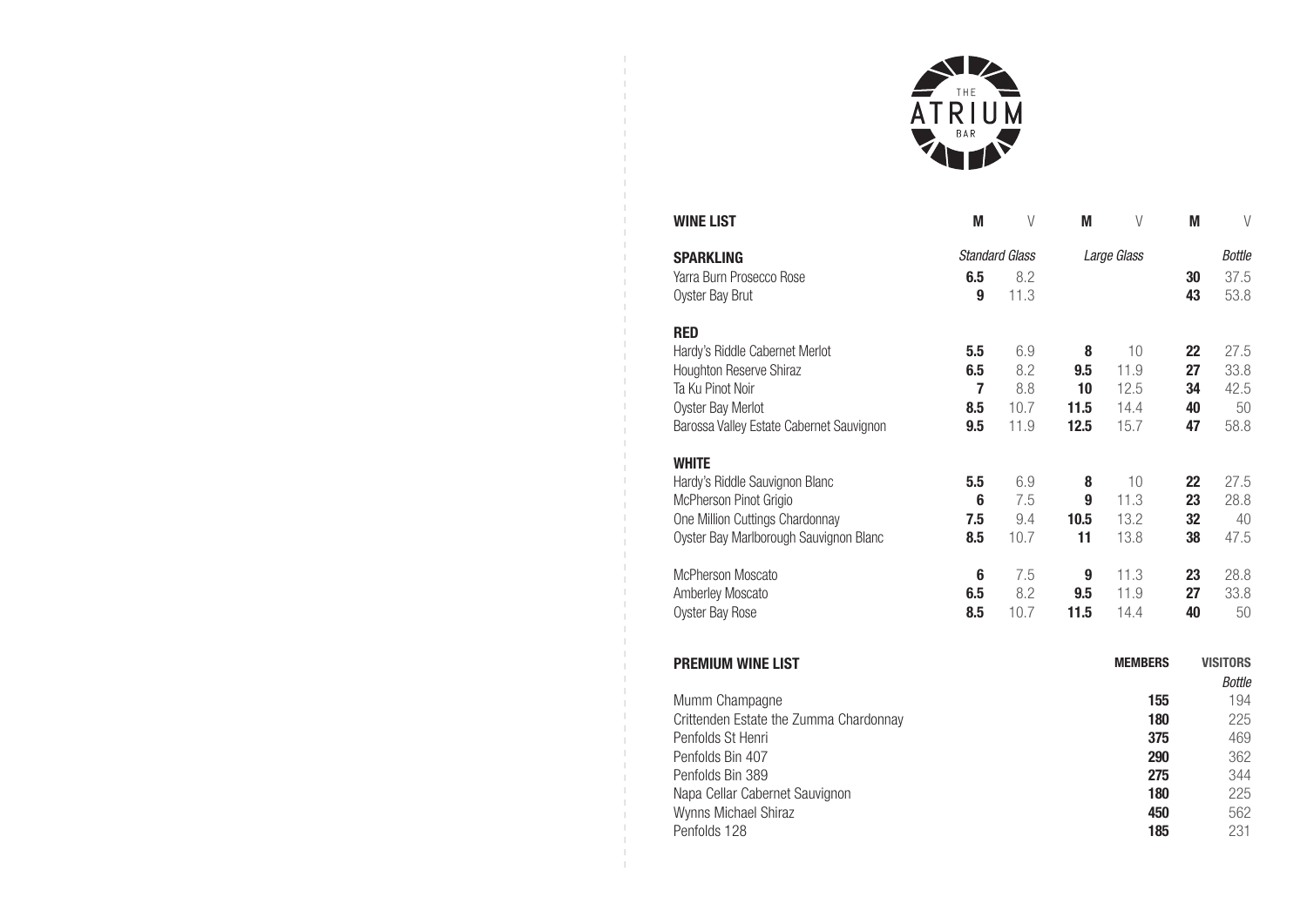

| <b>ON TAP (SCHMIDDY)</b> | G   | G   |
|--------------------------|-----|-----|
| Heineken                 | 5.8 | 7.3 |
| Lashes                   | 6   | 7.5 |
| Marsden                  | 6   | 7.5 |
| Canadian Club & Dry      | 7.5 | 9.4 |

## BEER (PACKAGED)

| Canadian Club & Dry              | 7.5 | 9.4 |
|----------------------------------|-----|-----|
| <b>BEER (PACKAGED)</b>           |     |     |
| Peroni                           | 6.4 | 8   |
| Corona                           | 6.4 | 8   |
| James Squire 150 Lashes Pale Ale | 6.6 | 8.3 |
| Hahn Premium Light               | 4.6 | 5.8 |
| Guinness Extra Stout             |     | 8.8 |
|                                  |     |     |

## RTD'S / CIDER

| Smirnoff Double Black | 9.8 | 12.3 |
|-----------------------|-----|------|
| 5 Seeds Cloudy Apple  | 5.9 | 7.4  |
| 5 Seeds Crisp Apple   | 5.9 | 7.4  |